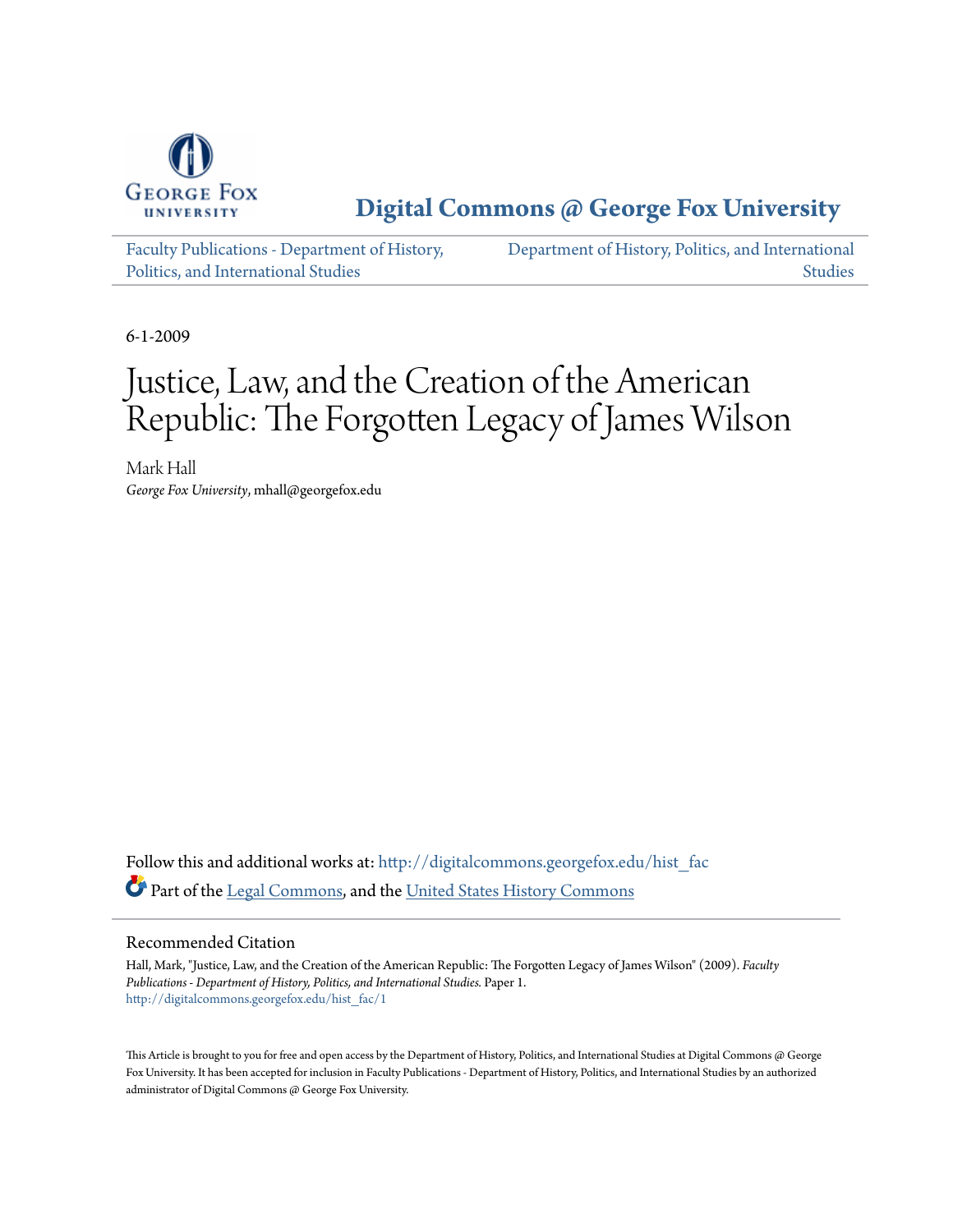James Wilson was one of six men to sign both the Declaration of Independence and the Constitution of the United States. In the Federal Convention of 1787, he spoke more often than all but one other delegate (Gouverneur Morris), and by all accounts he played a critical role in framing the Constitution. His early defense of the proposed Constitution and his leadership in the Pennsylvania ratifying convention did much to secure the document's acceptance. Wilson served as one of the new nation's first Supreme Court Justices, and his *Lectures on Law* contain some of the period's most profound commentary on the Constitution and American law.

In spite of these tremendous accomplishments, few Americans have ever heard of Wilson. However, over the past several decades, scholars have come to a deeper appreciation of his contributions to the creation of the American republic. This emerging consensus is reflected well in a survey that Gary L. Gregg and I took of more than 100 political scientists, historians, and law professors. We asked these scholars to list and rank America's most underrated Founders. James Wilson easily topped the list of 73 forgotten Founders, and a diverse array of scholars agreed that he should be numbered among the most important.[1]

An overview of Wilson's life and accomplishments with a focus on his political and legal ideas demonstrates that Wilson is a sophisticated thinker who had a significant impact on America's Founding. Although he did not win every battle in the Federal Convention of 1787, America's constitutional system as it has developed over time closely resembles his vision. In his Lectures on Law, Wilson wrote that:

*There is not in the whole science of politics a more solid or a more important maxim than this--that of all governments, those are the best, which, by the natural effect of their constitutions, are frequently renewed or drawn back to their first principles.[2]*

If American citizens, like governments, should reflect upon the first principles of our constitutional republic, the political and legal ideas of one of the greatest theorists among the Founders simply cannot be ignored. A consideration of Wilson and the role he played in America's Founding assists us in rediscovering these principles.

#### **Scottish Roots and Law Practice**

James Wilson was born in Carskerdo, Scotland, in 1742, the son of a lower-middle-class farmer. William and Alison Wilson dedicated their son to the ministry at birth, and James accordingly received an education uncommon to children of his class. After gaining a fine classical education at Culpar grammar school, he won a bursary to the University of St. Andrews in 1757. Here Wilson studied for four years before entering the university's divinity school, St. Mary's, in 1761.

Upon the death of his father, he was forced to withdraw from the seminary to support his mother and younger siblings by working as a tutor. When his brothers were old enough to take care of their mother, Wilson immigrated to America to seek fame and fortune.

Wilson arrived in New York in the fall of 1765 and immediately moved to Pennsylvania, where a letter of recommendation helped him to receive an appointment as a tutor at the College of Philadelphia (today the University of Pennsylvania). He taught Latin and Greek for a year before reading law under John Dickinson, one of Pennsylvania's most prominent attorneys. His rapid rise in the legal profession is illustrated by his 1779 appointment to be France's advocate-general in the United States. He served in this position until 1783, when he resigned because Louis XVI was unwilling to pay the high fees he required.

In 1782, Pennsylvania asked Wilson to represent the state in a land dispute with Connecticut. The case was argued before a tribunal formed under the Articles of Confederation, and Wilson's careful arguments won the day. His legal prominence is also indicated by George Washington's willingness to pay him 100 guineas to accept his nephew, Bushrod, as a law student. Bushrod, aware that such a fee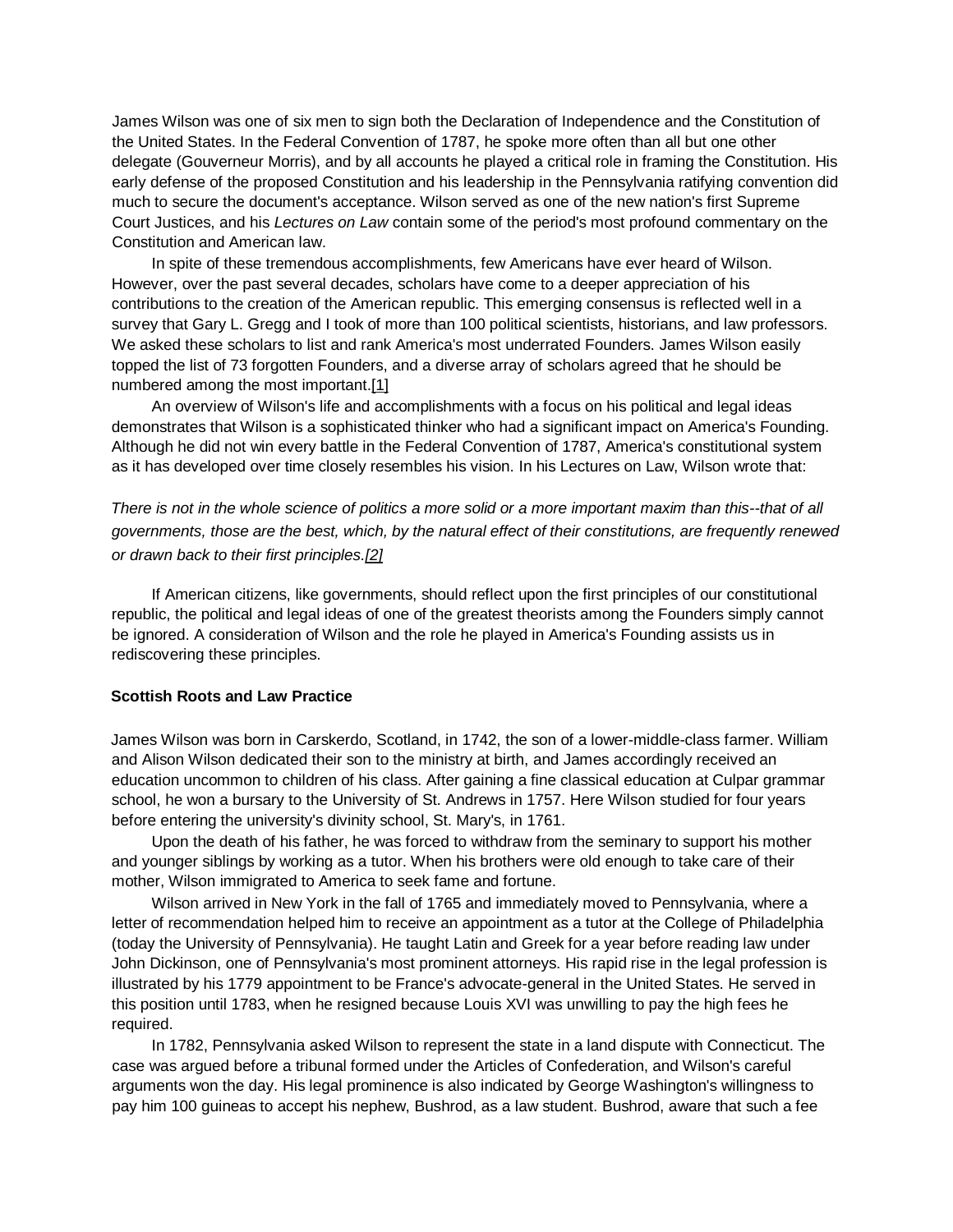was well above the going rate, begged his uncle to allow him to study elsewhere, but Washington insisted on Wilson, although he had to pay the fee with a promissory note. Bushrod was evidently well served by this arrangement, as indicated by his successful legal career and eventual appointment to his mentor's seat on the Supreme Court.

#### **Lectures on Law and Political Theory**

Wilson maintained a law practice until the early 1790s, but after the start of the War for Independence, he spent most of his time engaged in affairs of state. Before turning to his contributions to the creation of the American republic, a brief account of his moral and democratic theory is appropriate to show that he was a sophisticated thinker whose actions were driven by political principles.

Wilson's ideas are most systematically presented in a series of law lectures he delivered from 1790 to 1792 at the College of Philadelphia. His inaugural lecture was a major public event. In addition to students, the audience included "the President of the United States, with his lady--also the Vice President, and both houses of Congress, the President and both houses of the Legislature of Pennsylvania, together with a great number of ladies and gentlemen."[3]

The lectures are particularly important to students of American thought because Wilson believed that law should be "studied and practiced as a science founded in principle," not "followed as a trade depending merely upon precedent." Consequently, he spent most of his time focusing on philosophical matters, especially those pertaining to morality, epistemology, metaphysics, and politics. He thought that once these foundations of jurisprudence were mastered, students then could learn what he termed "the retail business of law." The lectures progressed naturally from abstract political theory to more concrete legal and constitutional issues, including the appropriate powers of Congress, the President, and the Supreme Court.<sup>[4]</sup>

Central to Wilson's political and legal theory was his view of morality. He followed Richard Hooker, who in turn borrowed from St. Thomas Aquinas, in adhering to a traditional Christian conception of natural law. Wilson agreed with these thinkers that law is either divine or human and that there are four "species" of divine law: eternal law, celestial law, natural physical laws, and natural moral laws. Like them, he thought that human law "must rest its authority, ultimately, upon the authority of that law which is divine," but unlike them, he offered a rich account of the natural rights possessed by individuals.[5]

Wilson taught that because natural rights are based on natural law, they exist prior to government. Protecting these rights is the state's most important responsibility. He asked rhetorically:

*What was the primary and principal object in the institution of government? Was it--I speak of the primary and principal object--was it to acquire new rights by a human establishment? Or was it, by a human*  establishment, to acquire a new security for the possession or the recovery of those rights, to the *enjoyment or acquisition of which we were previously entitled by the immediate gift, or by the unerring law, of our all-wise and all-beneficent Creator?* 

*The latter, I presume, was the case....[6]*

Wilson provided an extensive discussion of the nature and scope of natural rights throughout his works. For reasons of space, I discuss only his understanding of the rights to life and liberty. Wilson argued that because "man, fearfully and wonderfully made, is the workmanship of his all perfect Creator," the right to life must always be respected. He wrote with evident approval that:

*With consistency, beautiful and undeviating, human life, from its commencement to its close, is protected by the common law. In the contemplation of law, life begins when the infant is first able to stir in the*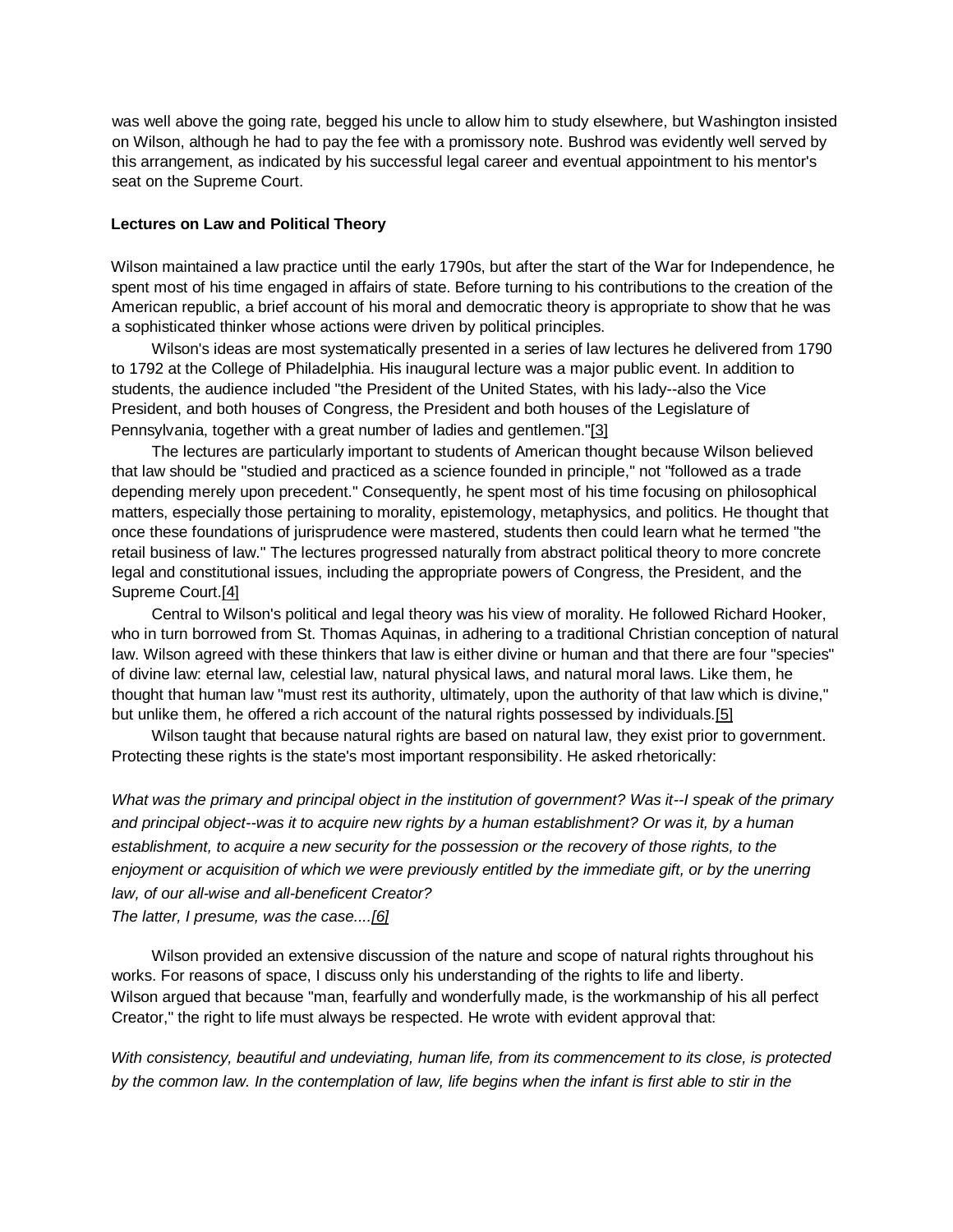*womb. By the law, life is protected not only from immediate destruction, but from every degree of actual violence, and in some cases, from every degree of danger.[7]*

On the basis of this principle, Wilson criticized ancient societies, such as Sparta, Athens, China, and Rome, for the practice of exposing or killing unwanted infants. He also condemned the "gentle Hindoo" who "is laudably averse to the shedding of blood; but he carries his worn out friend and benefactor to perish on the banks of the Ganges."[8] Like most legal theorists prior to the late 20th century, Wilson condemned suicide:

*[I]t was not by his own voluntary act that the man made his appearance upon the theatre of life; he cannot, therefore, plead the right of the nation, by his own voluntary act to make his exit. He did not make; therefore, he has no right to destroy himself. He alone, whose gift this state of existence is, has the right to say when and how it shall receive its termination.* 

Wilson did support the death penalty for crimes such as murder and treason. If a person is sentenced to death, however, he stipulated in a grand jury charge that "an interval should be permitted to elapse before its execution, as will render the language of political expediency consonant to the language of religion."[9] Wilson believed that all men and women have a right to liberty, but he rejected the extremely individualistic understanding of freedom envisioned by many modern philosophers. Instead, liberty must always be understood within the limits of moral and civil law: "Without liberty, law loses its nature and its name, and becomes oppression. Without law, liberty also loses its nature and its name, and becomes licentiousness." This concept was so important to Wilson that he quoted a similar dictum from Cicero as the epigraph for his law lectures: "*Lex fundamentum est libertatis, qua fruimur. Legum omnes servi sumus, ut liberi esse possimus* [Law is the foundation of the liberty which we enjoy. We are all servants of the laws, so that we can be free]."[10]

Wilson had a fairly expansive conception of the scope of liberty protected by natural law. This is best illustrated by his discussion of freedom of conscience--in his words, the "rights of conscience inviolate":

### *[The] right of private judgment is one of the greatest advantages of mankind; and is always considered as such. To be deprived of it is insufferable. To enjoy it lays a foundation for that peace of mind, which the laws cannot give, and for the loss of which the laws can offer no compensation.[11]*

Because individuals must be at liberty to make their own choices, Wilson supported the general freedom of a person to "act according to his own inclination" if he "does no injury to others" and if "some publick interests do not demand his labours." It is not clear exactly how far Wilson was ready to extend this principle, but at a minimum he meant that the civil government should not interfere with an individual's liberty to think and believe what he or she wants. This was particularly true in matters of faith.[12] Given the influence of Christianity on Wilson's political theory, it is important to emphasize that he was an advocate of religious liberty. In his inaugural law lecture, after he praised John Locke's essay on religious toleration, he reminded his audience that a law protecting freedom of religion had been passed in Maryland as early as 1649. He then noted that when Lord Baltimore was urged to repeal the law, "with the enlightened principles of a man and a Christian, he had the fortitude to declare, that he never would assent to the repeal of a law, which protected the natural rights of men, by ensuring every one freedom of action and thought."

Note that Wilson did not think liberty is restricted to matters of the heart and mind. He thought that people had the right to act upon their convictions: to "speak, to write, to print, and to publish freely." Yet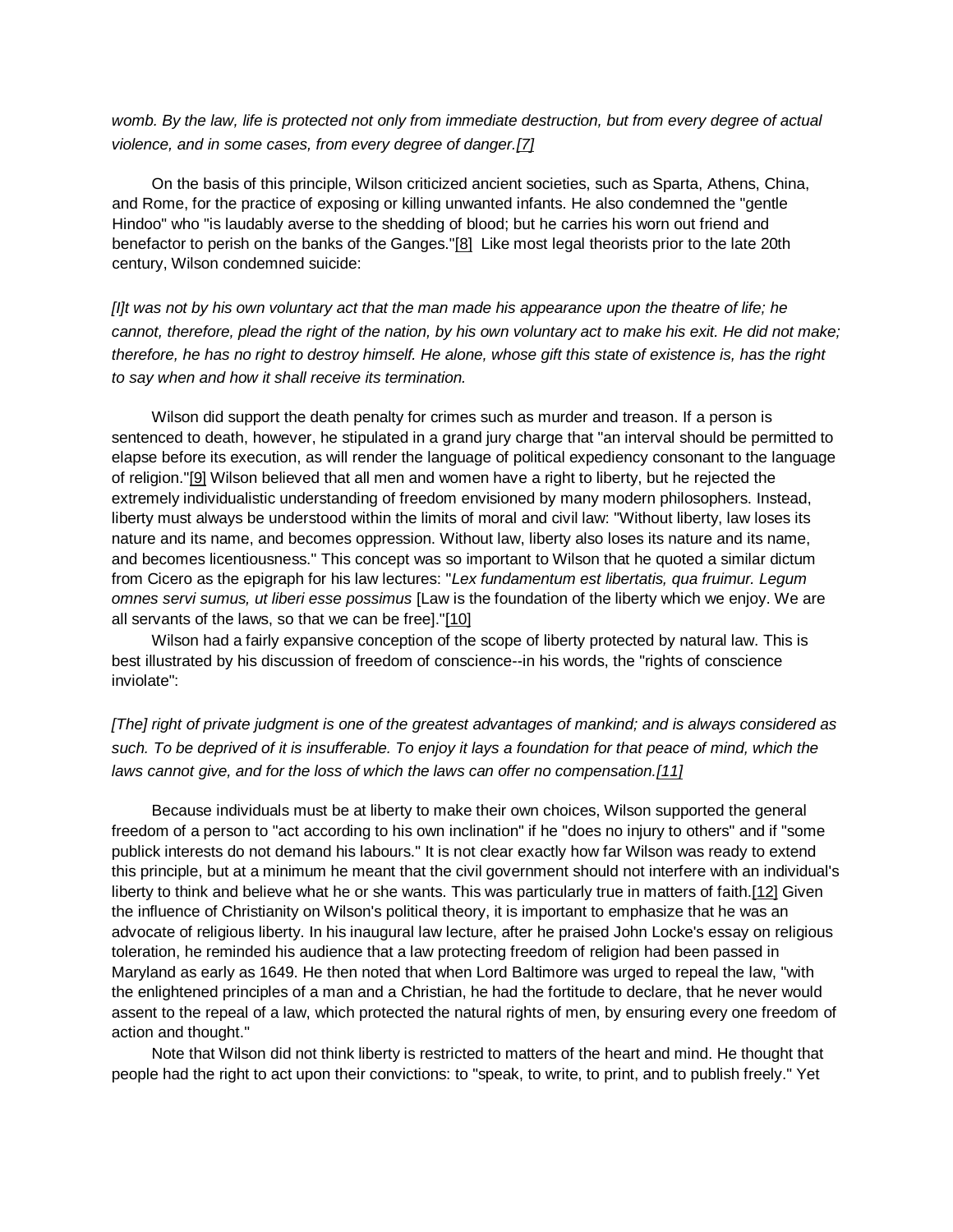he believed that each of these rights has limits, as indicated by his support for laws against slander, libel, and blasphemy.[13]

Wilson discussed a variety of other natural rights, including the rights to property and reputation. In each case, he argued that because rights are based upon God's universal and absolute laws, they must always be respected. Wilson was a prominent advocate of democracy, but he did not believe majorities should restrict the rights of minorities. Foreshadowing John Stuart Mill, he proclaimed that "[o]n one side, indeed, there stands a single individual: on the other side, perhaps, there stand millions: but right is weighted by principle; it is not estimated by numbers." Yet unlike Mill, Wilson believed that rights are limited by the natural law upon which they are founded. He rejected the individualistic view of rights that would come to dominate American political theory and law.[14]

God's moral laws may be known through "reason, conscience, and the Holy Scriptures." Following Francis Hutcheson and Thomas Reid, Wilson taught that God gives everyone a moral sense that provides knowledge of the first principles of morality. He found biblical support for this position in St. Paul's claim that natural law is "engraven by God on the hearts of men." Such knowledge allows men and women to answer most moral questions, but it is occasionally necessary to reason from first principles to solve particular dilemmas.[15]

A person's moral sense, and even the moral sense of a society, may become corrupt through disuse, faulty education, or bad laws. Thus, it is not surprising that people have moral disagreements and that some cultures accept practices that are considered immoral by others. Even so, careful consideration shows that individuals and cultures agree on moral issues far more often than they disagree. As people come to understand the requirements of natural law, it may be said to progress. In Wilson's words, "the law of nature, though immutable in its principles, will be progressive in its operations and effects." He was quite clear that it is only our knowledge of the natural law that changes, not the natural law itself.[16]

When Wilson combined his moral epistemology with his optimistic view of human nature, he came to the conclusion that majority rule is the best way to make human laws that are compatible with natural law. Consequently, he embraced popular sovereignty and argued that all legitimate governments must be based directly on the will of the people. His views are illustrated well through his most famous metaphor:

*The pyramid of government--and a republican government may well receive that beautiful and solid form- should be raised to a dignified altitude: but its foundations must, of consequence, be broad, and strong, and deep. The authority, the interests, and the affections of the people at large are the only foundation, on which a superstructure, proposed to be at once durable and magnificent, can be rationally erected.* 

Every aspect of government must be founded upon the authority of the people. Their consent, he taught, is the "sole legitimate principle of obedience to human laws."[17]

At times, Wilson sounded like a simple majoritarian, but it must be remembered that he believed the primary purpose of government is to protect natural rights. He knew that people are "imperfect" and suddenly may "become inflamed by mutual imitation and example" and commit immoral actions. Truly democratic institutions address the problem of minority tyranny, and to prevent majority tyranny, he supported separation of powers and checks and balances.[18]

However, it is critical to recognize that these checks were intended to be only temporary; he never supported rule by elites as did many thinkers influenced by the radical Enlightenment. Fortunately for the United States, Wilson's contributions to the creation of the American republic were influenced by a far more traditional approach to law and politics.

#### **Wilson and the War for Independence**

In 1768, shortly after reading John Dickinson's *Letters from a Farmer in Pennsylvania*, Wilson penned a pamphlet entitled "Considerations on the Nature and Extent of the Legislative Authority of the British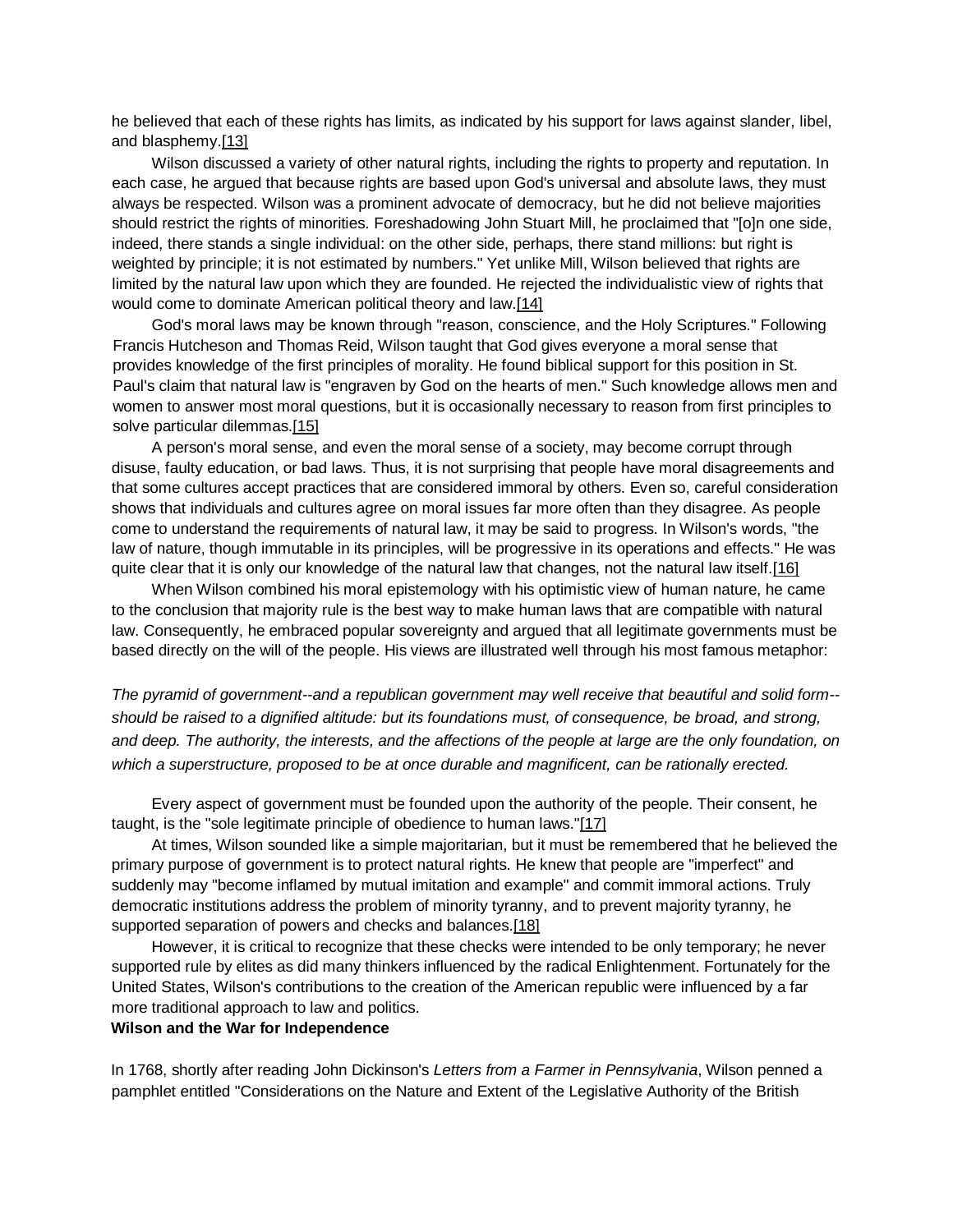Parliament." In it, he argued that Parliament had absolutely no authority over the colonies' internal *or*external affairs.

Most Patriots agreed with Wilson's first point, but few had arrived at the second. At the urging of Francis Alison, a fellow Scott and colleague from the College of Philadelphia, he did not publish the pamphlet in 1768. However, by 1774, Wilson felt that the time had come to declare publicly that the "legislative authority of the British Parliament over the colonies" should be "denied *in every instant*."[19] Central to Wilson's argument was his conviction that the law of nature requires that governments be based directly on the people. Because the colonists were not represented in Parliament, this body could claim no authority over them. Wilson conceded that the colonists were obligated to obey the King in exchange for his protection, but he implied that if this protection was removed, the obligation would cease.

"Considerations" articulated what would be later known as the "dominion" or "commonwealth" status of English colonies. Wilson drafted the pamphlet six years before Jefferson and Adams published similar arguments and 70 years before the British adopted the policy. Shortly after its publication in 1774, the essay was recognized as one of the most powerful statements for colonial independence from Parliament. It is noteworthy that Thomas Jefferson copied several passages from it into his *Commonplace Book*--including passages similar to ones in his draft of the Declaration of Independence.[20]

Wilson was forced to put his theory of resistance into practice when he was elected to the Second Continental Congress. He was a reluctant revolutionary, but he eventually cast the Pennsylvania delegation's deciding vote in favor of independence, thus allowing the Declaration of Independence to be adopted unanimously. His support for independence was driven by his twin convictions that government must be based on the consent of the governed and that the Crown was violating the natural rights of Americans.

After voting for independence, Wilson returned to state politics to oppose Pennsylvania's radical constitution of 1776. Although he sympathized with its democratic elements, he was against vesting most civil power in a unicameral legislature.

This stand, coupled with his defense of two Quakers accused of treason and his opposition to wartime price controls, encouraged Philadelphians to view him as an enemy of democracy. In October of 1779, when tensions were running high, a mob descended on Wilson and several of his fellow anticonstitutionalists. These men armed themselves and took refuge in Wilson's house. After a short gun battle, the mob was chased off, but the "Attack on Fort Wilson," as the incident came to be known, exacerbated the view that Wilson was an aristocrat.

Throughout the 1780s, Wilson advocated the creation of a banking system that could help to ensure the circulation of sound currency. He supported the formation of the Bank of North America and in 1785 was hired to write a pamphlet defending the embattled institution.

Wilson's "Considerations on the Bank of North America" is significant for his provocative argument that even under the Articles of Confederation, "[t]o many purposes, the United States are to be considered as one undivided, independent nation." Moreover, he proposed that the Confederation Congress possessed a variety of implied powers, including the power to charter a national bank, and he vigorously defended the necessity of such a bank. The essay contains most of the arguments later made by Alexander Hamilton in support of a national bank under the United States Constitution.[21]

#### **The Federal Convention of 1787**

Wilson's greatest contributions to the American republic were made in the Federal Convention of 1787. Among the few delegates to attend the Convention from start to finish, Wilson participated in all of the most important proceedings.

As mentioned earlier, he spoke more times (168) than any other member, save Gouverneur Morris, and he often responded to the most serious attacks on the concept of a strong and democratic national government. Scholars as varied in their interpretations of the American Founding as Samuel Beer, James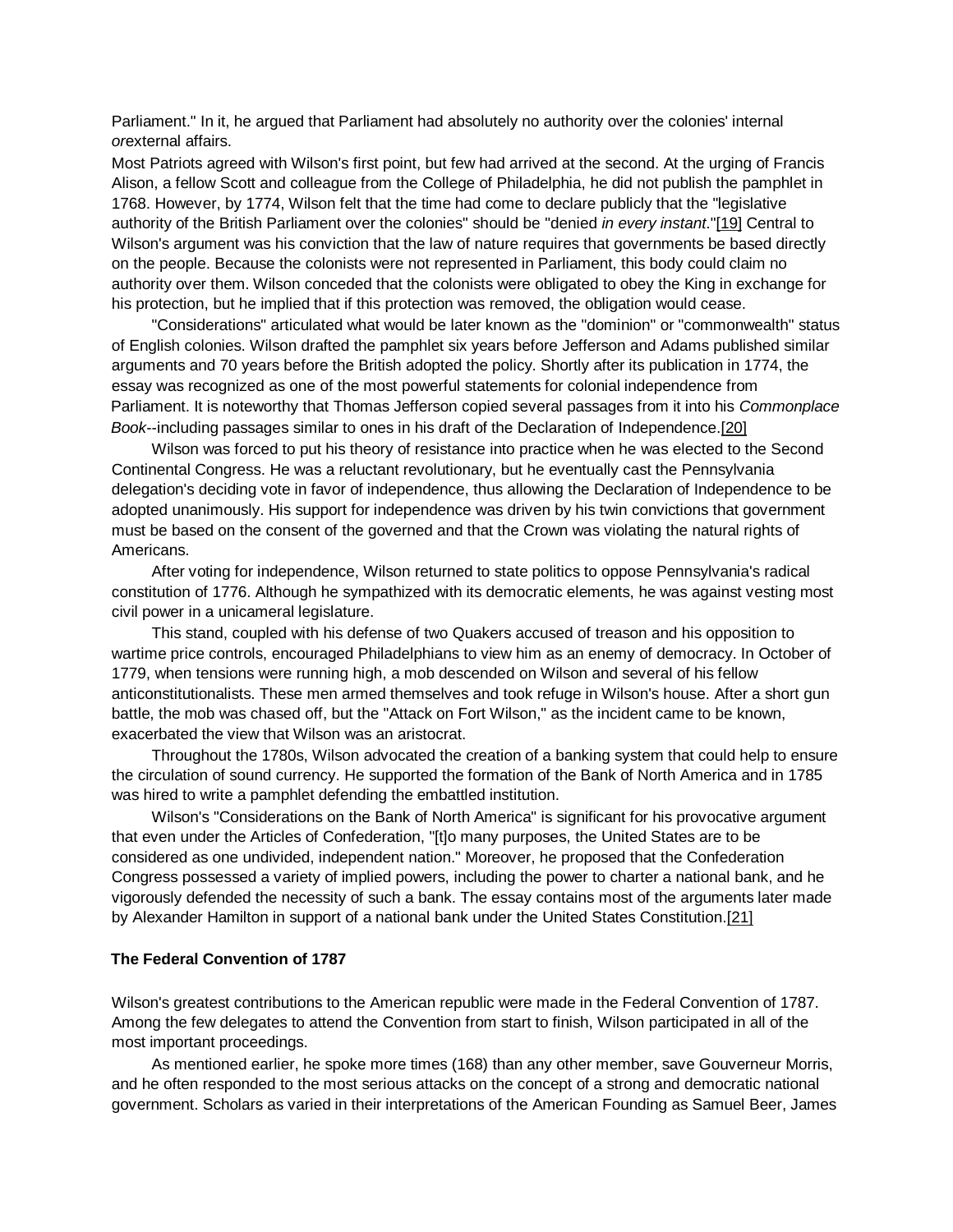Bryce, Max Farrand, Ralph Ketcham, AdrienneKoch, Robert McCloskey, Paul Johnson, Clinton Rossiter, and John Fabian Witt agree that Wilson was second only to James Madison, and was perhaps on a par with him, in terms of influence on the Constitution.[22]

To Wilson, the critical problem faced by delegates was creating a strong national government that would protect and promote natural rights. Because he thought democratic institutions were the most likely to respect rights, he supported them throughout the debates.

- To ensure that the base of the pyramid of government was as broad as possible, he opposed property qualifications for voters.
- He was one of relatively few Founders to argue for the direct, popular election of both Representatives and Senators and was virtually alone in his conviction that members of *both* houses ought to be elected from proportionally sized districts.
- More surprising still, he concluded that the President should be "the man of the people" and therefore elected directly by them.
- Finally, he opposed such restrictions on elected officials as term limits and age requirements, believing that the people should be free to elect anyone they choose.

Some of Wilson's proposals were adopted, but many were too progressive for the era. Nevertheless, he was instrumental in making the Constitution as democratic as it was, and over the years, America's national political system has become almost as democratic as he desired.[23] Wilson was the most democratic of the major Founders, but he was not a simple majoritarian. He recognized that majorities could be tyrannical and so advocated a number of devices that he thought would check the will of an errant majority.

His most interesting arguments in this regard involved the judiciary. Early in the Convention, he supported Madison's proposed Council of Revision, which would have consisted of the executive and "a convenient number of the national Judiciary." The Council would have had an absolute veto over legislative acts. Madison's idea was eventually rejected, but Wilson did not abandon his effort to strengthen the judiciary.[24]

Wilson was convinced that the Supreme Court needed to be independent from the other branches of the national government. He therefore opposed the Virginia Plan's provision that the legislature appoint judges. He also fought his old mentor John Dickinson's proposal that judges be easily removable and supported the constitutional prohibition against lowering their salaries.

Wilson also believed that the Supreme Court should have the power of judicial review. In his law lectures, he contended that a bad law might be vetoed by the executive and that it is "subject also to another given degree of control by the judiciary department, whenever the laws, though in fact passed, are found to be contradictory to the constitution." Moreover, like every Justice but one who served on the Supreme Court before John Marshall, Wilson thought the Court could strike down laws that violate the natural law.[25]

#### **Democracy, Federalism, and Sovereignty**

There is a natural tension between Wilson's support for checks like judicial review and his commitment to democracy. In advocating the former, he made it clear that counter-majoritarian checks should not be used often. In the Federal Convention, he noted that "[l]aws may be unjust, may be unwise, may be dangerous, may be destructive; and yet not be so unconstitutional as to justify the judges in refusing to give them effect." He also argued explicitly for judicial self-restraint, contending that a judge should "remember, that his duty and his business is, not to make the law, but to interpret and apply it."[26]

Wilson did not believe that the Supreme Court would use its power to thwart the majority on many issues. Instead, he thought that it would use judicial review only rarely to strike down blatantly unconstitutional or unjust laws. For Wilson, counter-majoritarian checks are temporary injunctions, useful in preventing majorities from acting out of "passions" and "prejudices" that are "inflamed by mutual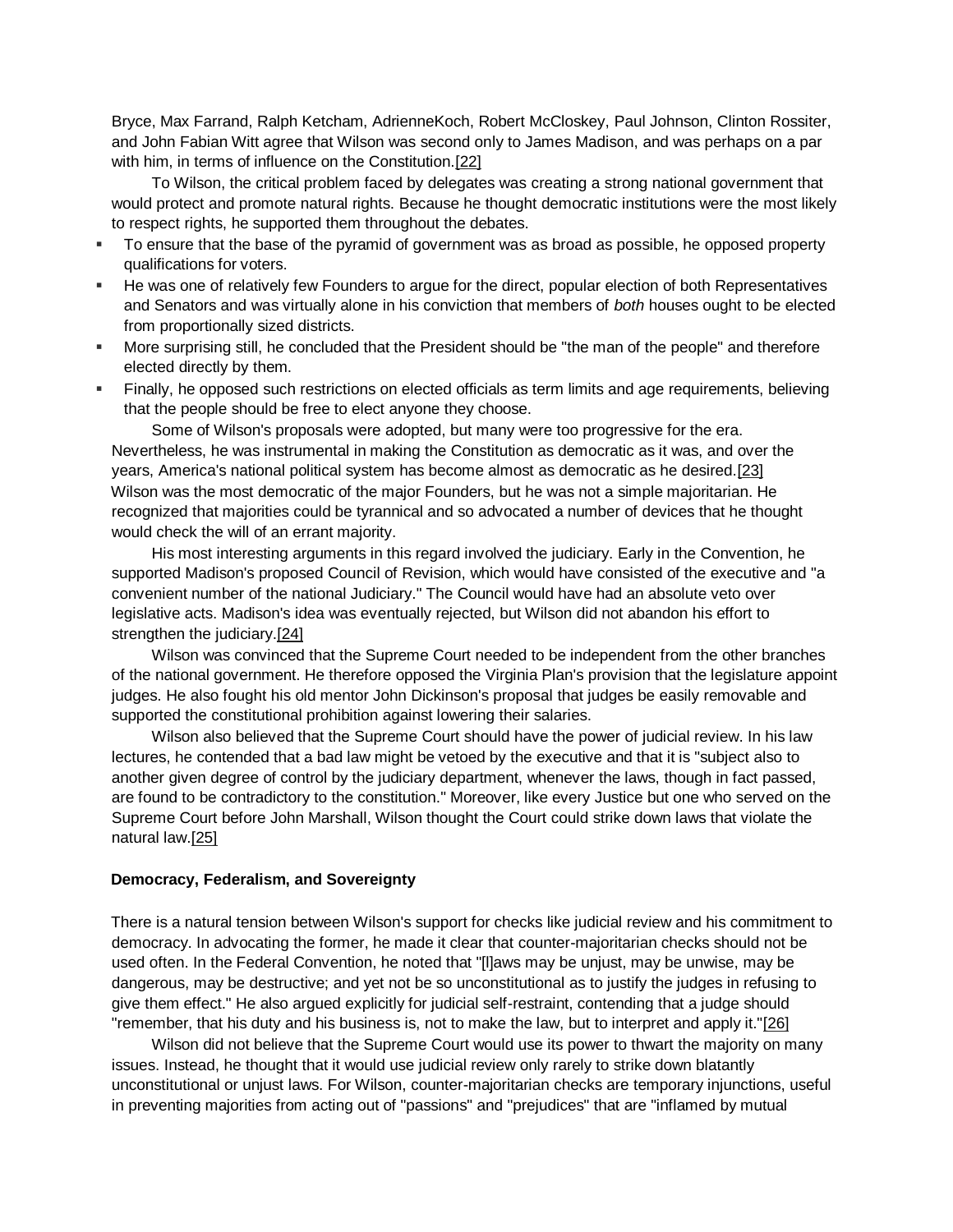imitation and example." In the final analysis, the Court cannot prevail against a sustained supermajority, but this is as it should be because the people are best able to create just laws. The purpose of checks like judicial review is not to make policy, but to restrain improper or unjust laws until the people recognize them as such and correct them.[27]

Wilson's democratic views influenced his understanding of federalism. While partisans of the states or the national government argued about which is sovereign, Wilson contended that only the people are sovereign and that once this principle is settled:

*[T]he consequence is that they may take from the subordinate governments powers with which they have hitherto trusted them, and place those powers in the general government, if it is thought that there they will be productive of more good. They can distribute one portion of power to the more contracted circle, called state governments; they can furnish another proportion to the government of the United States. Who will undertake to say, as a state officer, that the people may not give to the general government what powers and for what purpose they please? How comes it, sir, that these state governments dictate to their superiors?--to the majesty of the people?[28]*

In America, the people decided to split the power of government between the states and the nation. Wilson argued that the general principle that should be used to draw "a proper line between the national government and the governments of the several states" is that:

*Whatever object of government is confined in its operation and effects within the bounds of a particular state, should be considered as belonging to the government of that state; whatever object of government extends in its operation or effects beyond the bounds of a particular state, should be considered as belonging to the government of the United States.[29]*

Wilson attempted to put this principle into practice when, as a member of the Committee of Detail, he played a significant role in drafting Article I, Section 8 of the Constitution. Believing that the scope of the national government was limited to powers enumerated in the Constitution, he supported the Necessary and Proper Clause but thought that implied powers must be closely connected to enumerated powers. Powers not assigned to the national government are reserved to the people, who may or may not choose to give them to the states.

Because the national government is limited to its enumerated powers, Wilson did not think it necessary to add a bill of rights to the Constitution. Why, he argued, add an amendment stating that Congress cannot restrict the liberty of the press if Congress has no power over the press? Furthermore, Wilson contended that a bill of rights would be dangerous because if any rights are left out, it might be assumed that they are not retained by the people.[30]

Throughout the Constitutional Convention, Wilson strove to help frame a strong and democratic national government that would protect individual rights, and it is interesting to note how closely America's current constitutional system resembles the one he envisioned.

- Early in the 19th century, states began to make some of the suffrage reforms advocated by Wilson.
- By the 20th century, his proposal that Senators be elected by the people had become enshrined in the Constitution, and his "chimerical" idea that the President be elected by the people is virtually always the political practice, if not the constitutional rule.
- As well, the Supreme Court has become a co-equal part of the national government that both checks the other branches and plays an important role in protecting individual rights.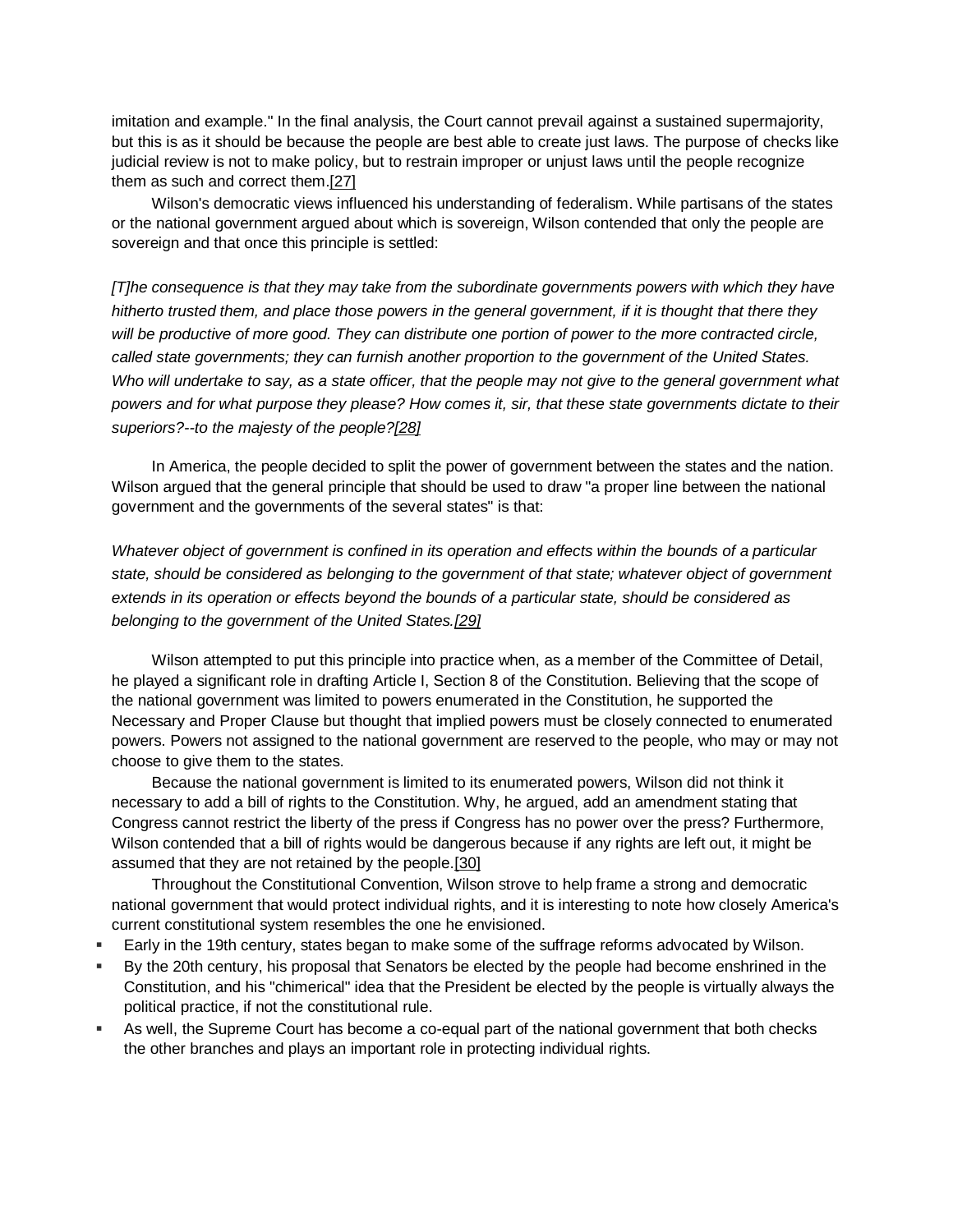#### **Ratification Debates and the Pennsylvania Constitution of 1790**

From the Constitutional Convention, Wilson proceeded to the Pennsylvania ratifying convention where, as the only member to attend both, he became the leader of the pro-ratification forces. He began his defense of the Constitution with his famous "State House Yard Speech," given in Philadelphia on October 6, 1787. There, Wilson promoted the benefits of the Constitution and responded to the main Anti-Federalist attacks. Most significantly, as noted above, he defended the absence of a bill of rights from the **Constitution** 

Wilson was the first member of the Federal Convention to defend the Constitution publicly. Under his leadership, Pennsylvania became the second state--and the first large state--to ratify the Constitution. Federalists throughout the country enlisted his aid in their own ratification efforts. George Washington, for instance, sent a copy of Wilson's "State House Yard Speech" to a friend, noting:

*[T]he enclosed Advertiser contains a speech of Mr. Wilson's, as able, candid, and honest member as was*  in the convention, which will place most of Colonel Mason's objections in their true point of light, I send it *to you. The republication of it, if you can get it done, will be serviceable at this juncture.[31]*

By December 29, 1787, Wilson's speech had been reprinted in 34 newspapers in 12 states. In addition, it was published in pamphlet form and circulated throughout the nation. Bernard Bailyn has noted that "in the 'transient circumstances' of the time it was not so much the *Federalist* papers that captured most people's imaginations as James Wilson's speech of October 6, 1787, the most famous, to some the most notorious, federalist statement of the time." Defenders of the Constitution in other states referred to the speech for ammunition in their own ratification battles. It soon became, in Gordon Wood's words, "the basis of all Federalist thinking."[32]

As his final act of constitution-making, Wilson helped to lead Pennsylvania in dissolving its constitution of 1776 and creating a new one. The Pennsylvania constitutional convention of 1789-1790 commenced with Wilson, the Federalist leader, and William Findley, the leader of the western democrats, agreeing to renounce the old constitution and begin debating a plan written by Wilson. His draft provided for a government based firmly on the sovereignty of the people but limited through a system of separated powers.

Wilson, who often had been labeled an aristocrat, broke with his old allies and joined the democrats on several issues. Most significantly, he led the fight for the direct, popular election of representatives, state senators, and the governor. Wilson's contributions to the Pennsylvania Constitution of 1790 are noteworthy insofar as they demonstrate that he did not argue for democratic institutions at the Federal Convention simply because he was from a large state.

#### **Wilson as Supreme Court Justice**

After the Constitution was ratified, Wilson wrote to President Washington and suggested that he be appointed Chief Justice of the United States. Washington responded coolly, writing: "To you, my dear Sir, and others who know me, I presume it will be unnecessary for me to say that I have entered upon my office without the constraint of a single *engagement*."[33] Eventually, however, Wilson was appointed and confirmed as an Associate Justice of the Supreme Court. From this position, he was to play an important role in the formation of American law.

One of Wilson's most significant decisions is also one of the most overlooked. In 1792, Congress passed the Invalid Pensioner Act, which provided federal assistance to men injured in the War for American Independence. It required federal circuit courts to determine whether veterans were eligible for these benefits. The judges' decisions were subject to final approval by the Secretary of War and Congress. The first case arose in the New York Circuit, where Chief Justice John Jay and Associate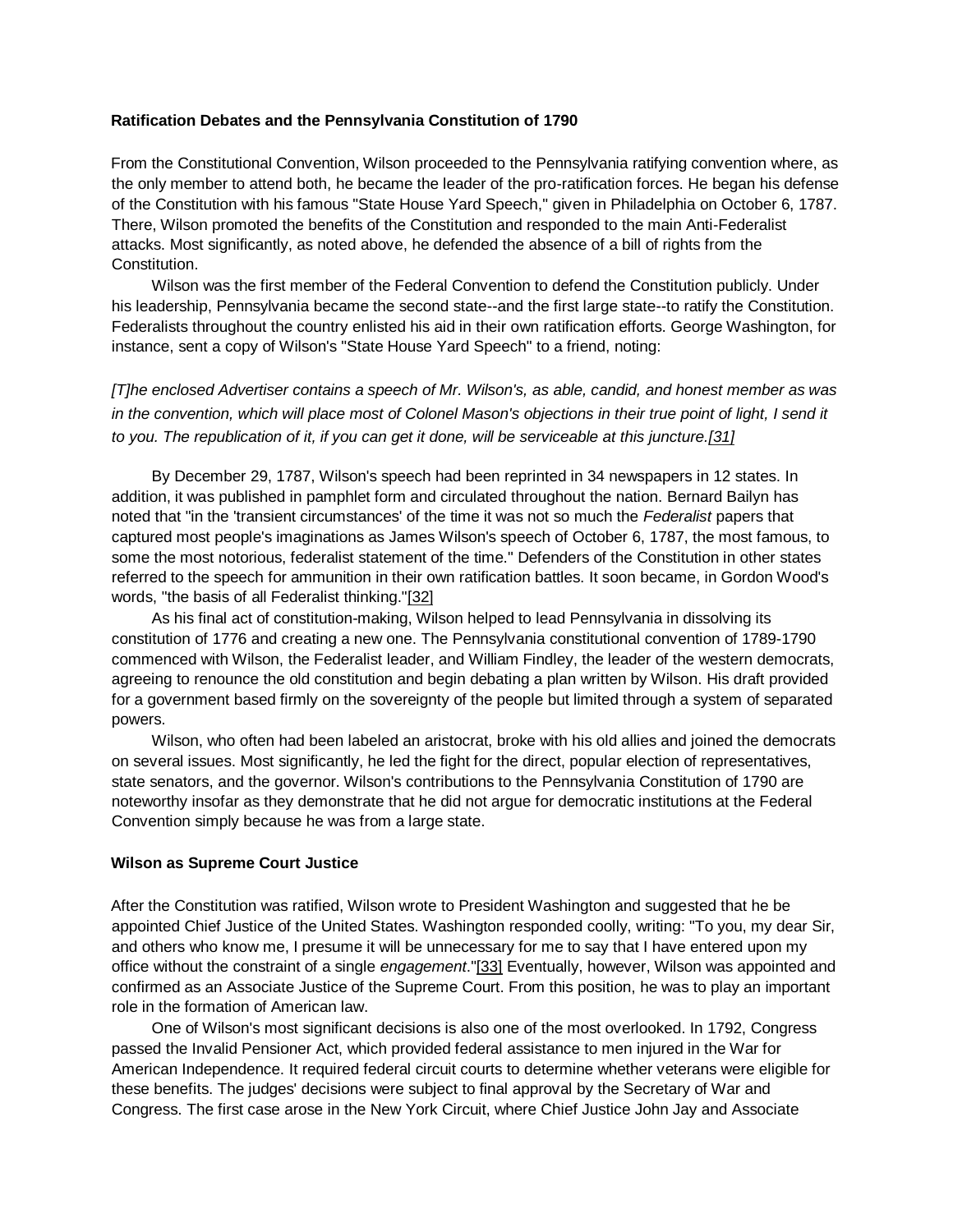Justice William Cushing were presiding with District Judge James Duane. These judges informed Congress that they objected to this duty but would perform it out of respect for the legislators and the pensioners.[34] When a case arose in the Pennsylvania Circuit, Justices Wilson and John Blair, along with District Judge Richard Peters, refused to accept the petitioner's case. Under Wilson's leadership, the judges wrote a letter to President Washington in which they argued that reviewing claims was not a judicial function and, more significantly, that it violated the principle of separation of powers because the Secretary of War and Congress had the final say.

In response to the Pennsylvania circuit judges' letter, Attorney General Edmund Randolph applied to the Supreme Court for a writ of *mandamus* requiring the circuit court to perform its duty. Fortunately for future Chief Justice John Marshall's reputation, the full Court did not have to rule on the matter. Before the Justices could act, Congress altered the offending legislation and mooted the case.

Because the Supreme Court never issued an official opinion, *Hayburn's Case* (1792) is often overlooked by students of the judicial process, but it is fair to consider the case to be, in the words of the reporter of the House of Representatives, the "first instance in which a court of justice has declared a law of Congress unconstitutional." James Madison agreed with this assessment, as indicated by a letter to Richard Henry Lee in which he commented that the circuit court judges in Pennsylvania had pronounced the act "unconstitutional and void." Similarly, St. George Tucker, in his 1803 republicanized edition of Blackstone's *Commentaries*, cited *Hayburn's Case* as evidence that the judiciary has the duty to void an unconstitutional act of Congress. Thus, 11 years before *Marbury v. Madison* (1803), federal judges, led by Wilson, were engaging in judicial review of federal legislation.[35]

Wilson's most significant Supreme Court opinion came in the 1793 case of *Chisholm v. Georgia*. The controversy arose when Chisholm, executor of the estate of a Loyalist, sued Georgia for payment of a debt incurred during the War for Independence. The state claimed that because it was sovereign, it could not be sued. Georgia recognized that to submit to the jurisdiction of the federal courts would strike a major blow to state sovereignty. This concern had been raised repeatedly by the Anti-Federalists, who had argued in many of the ratifying conventions that individuals would be able to sue states.

In *Chisholm*, the Anti-Federalists' worst nightmare seemed to come true: The Supreme Court ruled four to one against Georgia. Wilson joined the majority and wrote the most memorable and theoretically interesting of the *seriatim* opinions. He moved far beyond the simple legal question to argue that the case was not primarily about jurisdiction, but instead concerned whether or not "the people of the United States form a Nation?"

Wilson began his elaborate answer with a quotation from Thomas Reid about the significance of language. Language is important, he claimed, because imprecise words can lead to bad political theory. For instance, people often misuse the terms "state" and "sovereign." To define these terms, Wilson returned to first principles and reminded his audience that people are "fearfully and wonderfully made" and that they are endowed by their "Creator" with "dignity." A state, on the other hand, is but an "inferior contrivance of man." While a state is certainly "useful and valuable," the people should never forget that a state exists to serve them, not vice versa.[36]

Wilson built on this distinction and argued that the people always retain their power of original sovereignty. While they may vest aspects of this sovereignty in states, it is sovereignty of a "derivative" nature. It is therefore inaccurate to speak of a "sovereign state," for only the people are sovereign. The people as a whole, including the citizens of Georgia, created the Constitution. Therefore, "as to the purposes of the Union...Georgia is NOT a sovereign State."[37]

On the basis of "general jurisprudence," Wilson concluded that Georgia is not a sovereign state and that it has a duty to fulfill its contracts. After discussing a number of precedents that supported this position, he addressed the question of whether the Supreme Court has jurisdiction in the dispute. To answer it, Wilson turned to Article III, Section 2 of the U.S. Constitution, which states that the judicial power "shall extend to controversies, between a state and citizens of another state." Clearly, Wilson contended, this provision shows that the people gave the Supreme Court the jurisdiction to hear cases of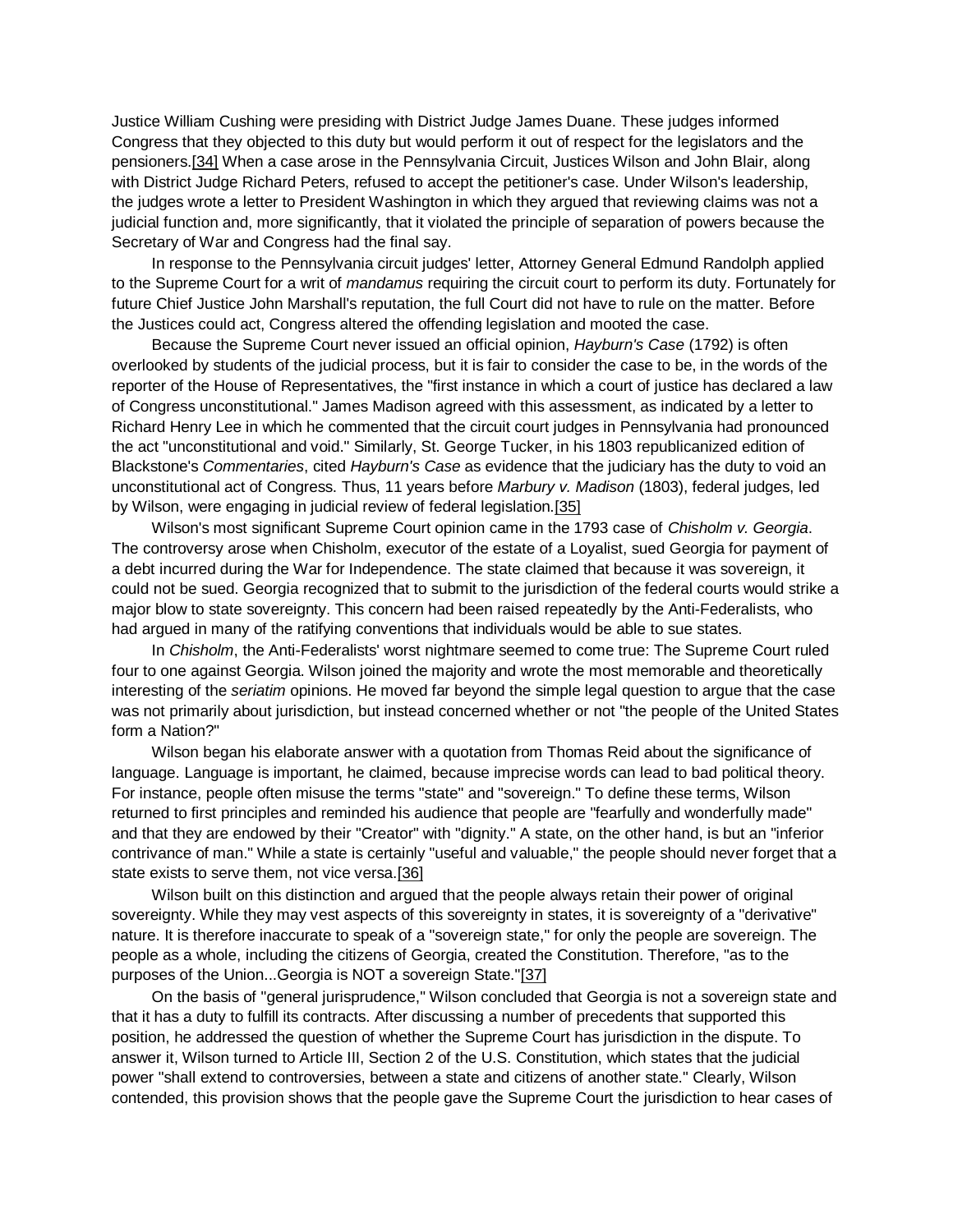this nature. Georgia therefore must submit to the will of the sovereign people and subject itself to the jurisdiction of the Court. Americans were not yet willing to embrace Wilson's views on sovereignty. Indeed, advocates of states' rights moved quickly to pass a constitutional amendment to reverse *Chisholm*. There are no records of Wilson's reaction to the Eleventh Amendment, but one may presume that he considered it to be a mistake because it allowed states to judge themselves. That said, he undoubtedly would have accepted the amendment because he supported the power of the people to change the Constitution as they saw fit. Wilson played a role in two other important Supreme Court decisions.

- In *Hylton v. U.S.* (1796), he agreed with his fellow Justices that Congress's uniform tax on carriages was not a direct tax and was therefore constitutional. Wilson did not write an opinion because the Court upheld the ruling he made while riding circuit. The case significantly strengthened the ability of the new national government to raise revenue by upholding a key element of Hamilton's plan for rescuing the finances of the fledgling republic. The mere acceptance of this case also implied that the Justices believed they had the power to strike down acts of Congress. In fact, when Wilson was presiding over the circuit court arguments in the case, he told the government's counsel that the Justices were of the opinion that federal courts could strike down congressional legislation as unconstitutional.[38]
- In another 1796 decision, *Ware v. Hylton*, Wilson held that the national government's treaty-making power takes precedence over state law. Specifically, the 1783 treaty with Great Britain, which required repayment of pre-war debts to British citizens, preempted a 1777 Virginia law that effectively abolished those debts. Wilson was tempted to make this ruling solely on the basis of the "law of nations," but he ultimately joined the rest of the Court in declaring that the Supremacy Clause operated retroactively. An important precedent concerning the supremacy of federal law thereby was established.[39]

#### **The Will of the People**

Throughout his legal career, Wilson evidenced a commitment to the idea that law must be based on the will of the people. He even taught that juries should be able to judge laws as well as facts. In his first federal grand jury charge, he informed jurors that:

*[I]t may seem, at first view, to be somewhat extraordinary, that twelve men, untutored in the study of jurisprudence, should be the ultimate interpreters of the law, with a power to over-rule the directions of the Judges, who have made it the subject of their long and elaborate researches, and have been raised to the seat of judgment for their professional abilities and skill.[40]*

A jury can adjudicate both fact and law because it is serving as a representative of society, and the common person is able to know principles of justice as well as, if not better than, the trained expert. Wilson respected juries because he thought they represent the will of the people. Similarly, he cherished the common law because its "every lovely feature beams consent." Common law is one of the most democratic of all types of law as people have agreed to it and have participated in its development throughout the ages. Wilson supported common law, like democracy, not as an end in itself but because it is an important means by which natural law can be known. Common law, like society, is not perfect but nevertheless is in a state of progression because its "authority rests on reception, approbation, custom, long and established. The same principles, which establish it, change, enlarge, improve, and repeal it."[41]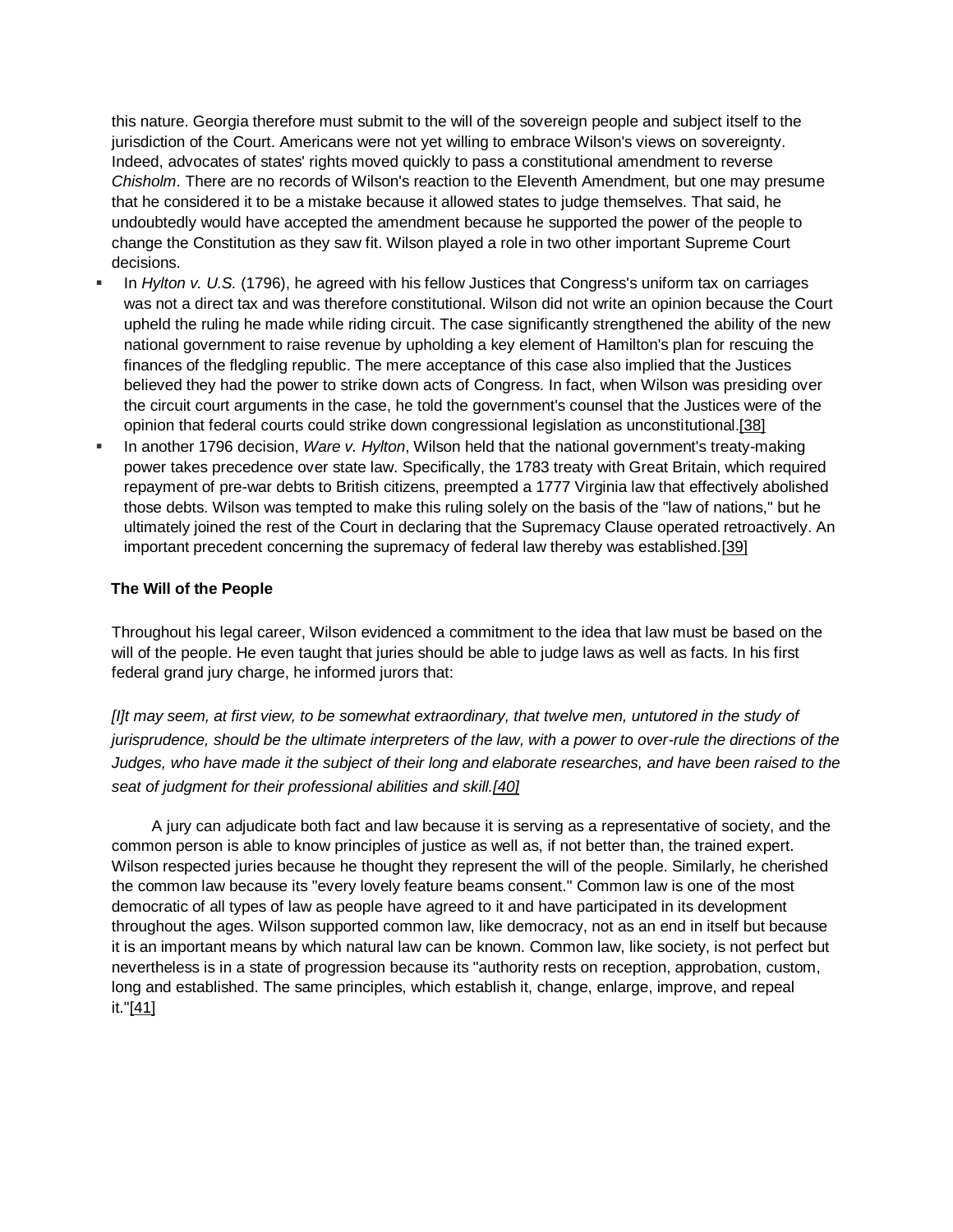#### **A Sad End to a Short Life**

Throughout the 1790s, Wilson spent more and more time managing his increasingly chaotic business affairs. He had borrowed heavily to speculate in western lands and was fighting constantly to meet bills and to borrow more money for further investments.

In 1797, an economic downturn devastated the over-leveraged Wilson, along with investors such as Robert Morris, "Financier of the Revolution" and at one point the richest man in America. Unable to find assistance to meet the variety of notes coming due, Wilson was forced to flee from his creditors. Thrown into jail on two separate occasions, he spent his final days hiding in a tavern in Edenton, North Carolina, the hometown of Justice James Iredell. Here, with his wife by his side, Wilson contracted malaria and died on August 21, 1798. He was buried with little ceremony on the estate of Mrs. Iredell's father. Wilson's early, ignoble death has contributed to his relative obscurity. Because he died at a relatively young age, he was unable to complete his law lectures. Unlike most Founders remembered today, he did not serve in the executive branch; nor did he serve long as a Supreme Court Justice. Additionally, he left relatively few papers with which scholars can work. These factors help to explain why Wilson is not better known today, but they do not indicate that this fate is just.

#### **An Enduring Legacy**

As noted at the outset, Wilson believed that "of all governments, those are the best, which, by the natural effect of their constitutions, are frequently renewed or drawn back to their first principles."[42] This does not mean that contemporary policy problems can be solved simply by asking "What would the Founders do?" but it does suggest that we do well to reflect on the principles that animated the men and women who helped win American independence and create our constitutional republic.

America's Founders were committed to a common core of ideals. Of course, they had disagreements among themselves, particularly with respect to how these ideals should be implemented. A narrow focus on five or six famous Founders runs the risk of distorting the Founders' views as a whole. An accurate account is possible only if we consider a wide range of Founders, including men and women like Abigail Adams, Samuel Adams, Fisher Ames, Elias Boudinot, Daniel Carroll, John Dickinson, Oliver Ellsworth, Patrick Henry, John Jay, Luther Martin, George Mason, Gouverneur Morris, Charles Pinckney, Edmund Randolph, Benjamin Rush, Roger Sherman, Mercy Otis Warren, John Witherspoon, and, of course, James Wilson.

For instance, scholars often portray America's Founders as secular thinkers, but this position is impossible to maintain if one examines more than a handful of select elites. Clearly, Wilson was influenced by a Christian conception of natural law, and his theory of natural rights is best understood in light of this tradition. Notably, his expansive view of the right to life was shaped by his conviction that humans are created in God's image, and his view of an individual's right to liberty is constrained by moral law.[43]

Similarly, academics, attorneys, and jurists interested in the Founders' views on religious liberty and church-state relations too often rely on narrow studies of a few unrepresentative Founders, usually Thomas Jefferson and James Madison. Expanding this conversation to include Wilson and others reveals that while everyone supported religious liberty, virtually no one advocated the strict separation of church and state.[44]

Of course, the Founders had some disagreements about specific policies. For instance, even by Federalist standards, Wilson was an extreme nationalist. It is telling, however, that he came to support the specific enumeration of the national government's powers. Indeed, he helped draft what became Article I, Section 8 of the Constitution. Since the 1930s, the national government has acted as if it possesses unlimited power. A return to first principles reminds us that the federal government has an important but limited role in our constitutional republic.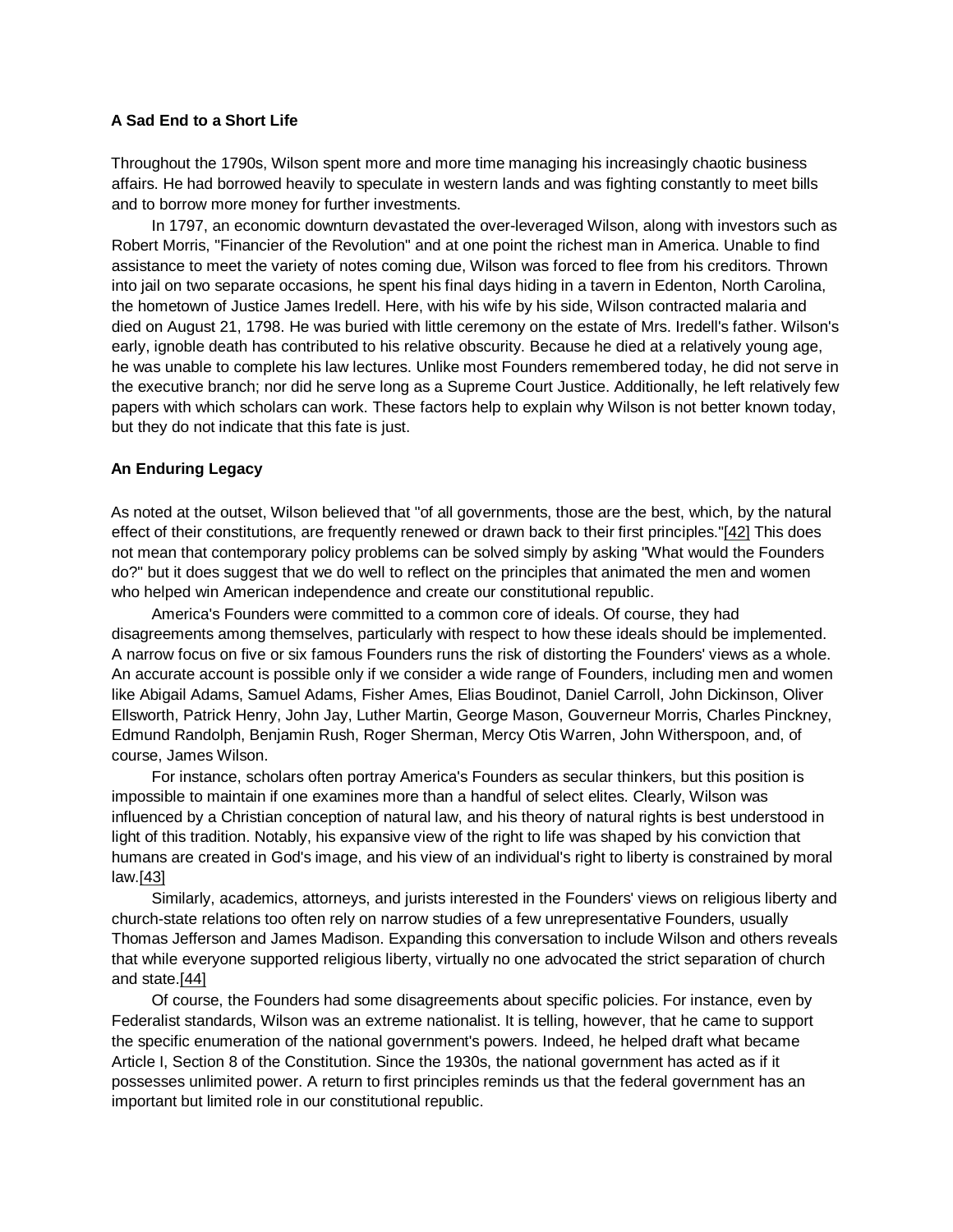In two important respects, Wilson was *unrepresentative* of the Founding generation. *First,* unlike most Founders--even those most prominently remembered--he left a systematic account of his political and legal theory in his *Lectures on Law*. This work deserves to be better known. *Second*, Wilson had a more optimistic view of human nature than most of the Founders. He never denied that men and women can act in a self-interested manner, but he thought that good laws and institutions can significantly improve human beings. America is fortunate that most Founders did not share his overly optimistic (though not unduly utopian) view of human nature.

James Wilson is worthy of study because his sophisticated and innovative political theory informed his many important contributions to the creation of the American republic. He was instrumental in supporting and reconciling some of the most important ideas of his day (and ours): popular sovereignty, majority rule, limited government, and minority rights. A tension remains between these ideas, which means that Wilson should be regarded not only as an influential historical figure, but also as someone who can guide us in thinking through the current debates in our politics.

*Mark David Hall, Ph.D., is Herbert Hoover Distinguished Professor of Political Science at George Fox University in Newberg, Oregon. He is author of The Political and Legal Philosophy of James Wilson, 1742- 1798 (University of Missouri Press, 1997) and co-editor of* The Sacred Rights of Conscience: Selected Readings on Religious Liberty and Church-State Relations in the American Founding *(2009), America's Forgotten Founders (2008), and the two-volume Collected Works of James Wilson(2007).*

[1] Gary L. Gregg and Mark David Hall, eds., *America's Forgotten Founders* (Louisville, Ky.: Butler Books, 2008), p. 5.

[2] Kermit L. Hall and Mark David Hall, eds., *Collected Works of James Wilson*, 2 vols. (Indianapolis, Ind.: Liberty Fund Press, 2007), p. 698. Hereafter cited as *Collected Works*. Because the volumes are paginated sequentially, I provide only page numbers in citations.

[3]*Pennsylvania PacketandDaily Advertiser*, December 25, 1790. The following draws from Mark David Hall, *The Political and Legal Philosophy of James Wilson, 1742-1798* (Columbia: University of Missouri Press, 1997), which includes an extensive discussion of the relevant secondary literature. [4]*Collected Works*, pp. 1030, 825.

[5]*Ibid.*, p. 498.

[6]*Ibid.*, pp. 1053-1054.

[7]*Ibid.*, pp. 353, 1068.

[8]*Ibid.*, p. 1067.

[9]*Ibid.*, pp. 534, 323.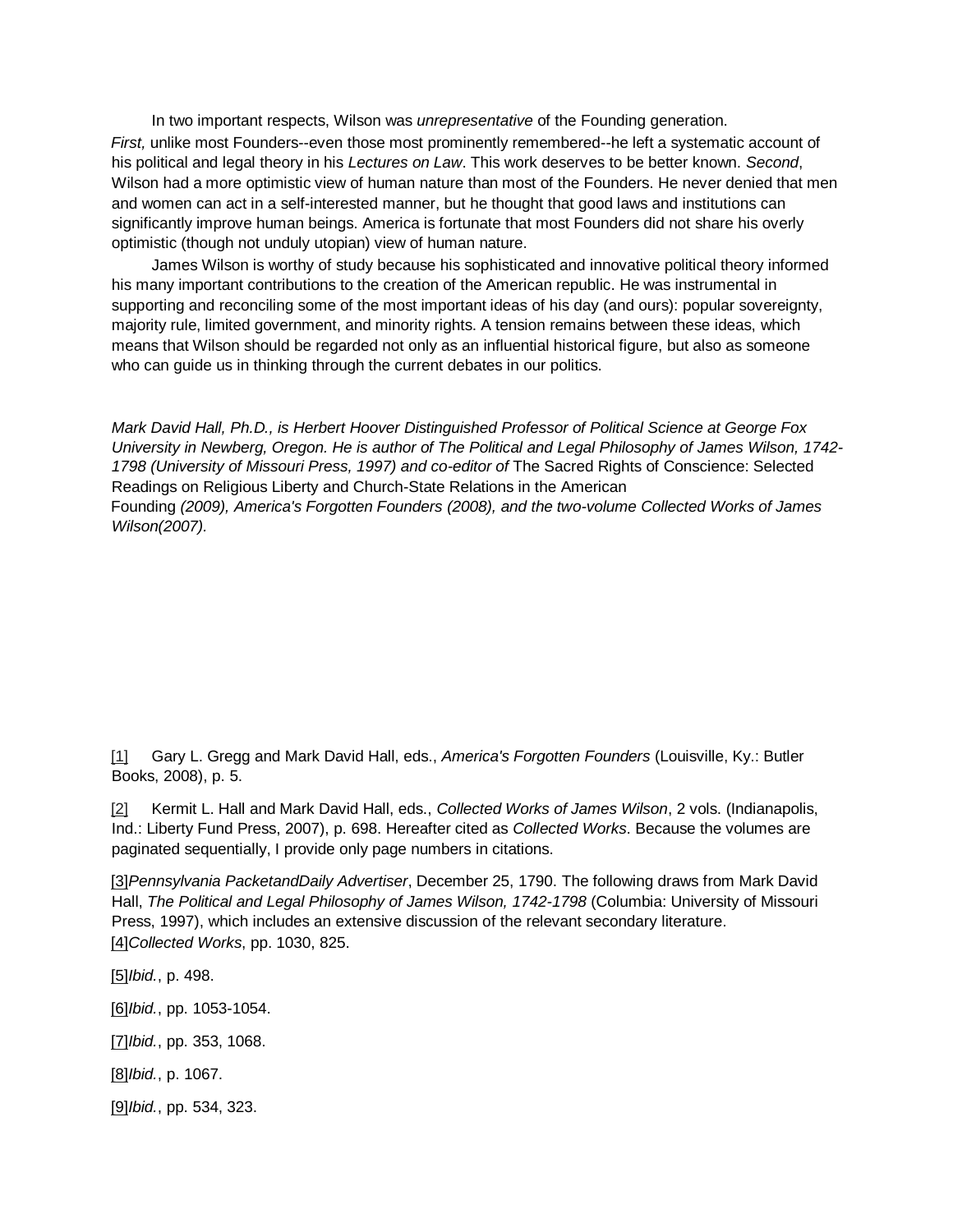[10]*Ibid.*, pp. 435, 415. The translation is by Joshua W. D. Smith of Veritas School in Newberg, Oregon.

[11]*Ibid.*, p. 539.

[12]*Ibid.*, p. 1056.

[13]*Ibid.*, pp. 433-434, 1046, 1134-1136, 1159.

[14]*Ibid.*, p. 1043.

[15] Romans 2:15; *Collected Works*, pp. 522, 470.

[16]*Collected Works*, p. 525.

[17]*Ibid.*, pp. 833-834, 564; cf. pp. 725, 299.

[18]*Ibid.*, p. 697.

[19] Robert McCloskey, ed., *The Works of James Wilson* (Cambridge, Mass.: Harvard University Press, 1967), Vol. 2, p. 721.

[20]Gilbert Chinard, ed., *The Commonplace Book of Thomas Jefferson* (Baltimore, Md.: Johns Hopkins University Press, 1926), pp. 39-44.

[21]*Collected Works*, p. 66.

[22]Samuel Beer, *To Make a Nation: A Rediscovery of American Federalism* (Cambridge, Mass.: Harvard University Press, 1993), p. 360; James Bryce, "James Wilson: An Appreciation," *Pennsylvania Magazine of History and Biography*, Vol. 60 (1936), p. 360; Max Farrand, *The Framing of the Constitution of the United States* (New Haven, Conn.: Yale University Press, 1913), p. 197; Ralph Ketcham, *James Madison: A Biography* (New York: Macmillan, 1970), p. 229; Adrienne Koch, ed., *Notes of the Debates in the Federal Convention of 1787* (New York: W. W. Norton, 1987), p. xii; Robert G. McCloskey, "James Wilson," in *The Justices of the United States Supreme Court: Their Lives and Major Opinions*, ed. Leon Friedman and Fred Israel (New York: Chelsea House, 1969), Vol. 1, p. 79; Paul Johnson, *A History of the American People* (New York: HarperCollins, 1997), p. 193; Clinton Rossiter, *1787: The Grand Convention* (New York: W. W. Norton, 1966), pp. 247-248; and John Fabian Witt, *Patriots and Cosmopolitans: Hidden Histories of American Law* (Cambridge, Mass.: Harvard University Press, 2007), p. 16.

[23]*Collected Works*, p. 164.

[24]*Ibid.*, p. 91.

[25]*Ibid.*, p. 707. [26]*Ibid.*, pp. 121, 953.

[27]*Ibid.*, p. 697.

[28]*Ibid.*, p. 202. Emphasis in original.

[29]*Ibid.*, p. 184. [30]*Ibid.*,

p. 172.

[31] George Washington to David Stuart, October 17, 1787, in *The Writings of George Washington*, ed. Jared Sparks (Boston: Russell, 1835), Vol. 9, pp. 271, 357.